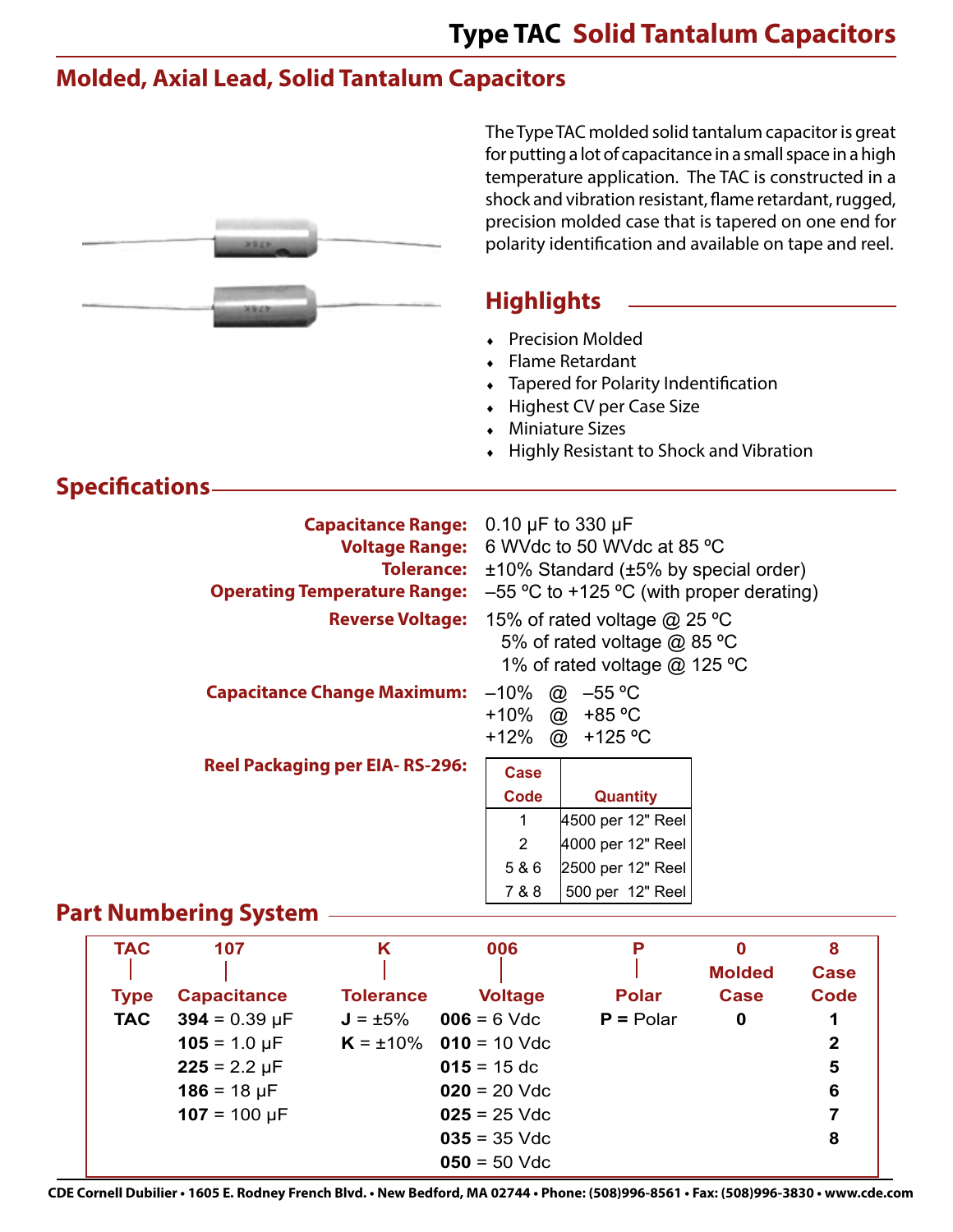# **Type TAC Solid Tantalum Capacitors**

#### $L \longrightarrow$   $\sim$   $1.500 \pm 125$   $\sim$   $\sim$   $\sim$   $\sim$   $\sim$   $\sim$   $\sim$ d 1.500 ±.125  $(38.1 \pm 3.18)$  $(38.1 \pm 3.18)$ +

**Capacitor Outline Drawing**



|                  |            | Inches (Millimeters) |           |  |  |  |
|------------------|------------|----------------------|-----------|--|--|--|
| <b>Case Code</b> | D(Max)     | L (Max)              | d         |  |  |  |
| 1                | .095(2.41) | .260(6.6)            | .020(.51) |  |  |  |
| 2                | .110(2.79) | .290(7.37)           | .020(.51) |  |  |  |
| 5                | .180(4.57) | .345(8.76)           | .020(.51) |  |  |  |
| 6                | .180(4.57) | .420 (10.67)         | .020(.51) |  |  |  |
| 7                | .280(7.11) | .530(13.46)          | .025(.64) |  |  |  |
| 8                | .300(7.62) | .710 (18.03)         | .025(.64) |  |  |  |

### **Ratings**

|                 |                    |                         | <b>Max</b> | <b>Max</b>              |                 |                    |                | Max        | Max                     |
|-----------------|--------------------|-------------------------|------------|-------------------------|-----------------|--------------------|----------------|------------|-------------------------|
|                 | <b>Catalog</b>     | <b>Case</b>             | <b>DCL</b> | <b>DF %</b>             |                 | <b>Catalog</b>     | Case           | <b>DCL</b> | <b>DF %</b>             |
| Cap             | <b>Part Number</b> | Code                    | @ +25 °C   | @ +25 °C                | Cap             | <b>Part Number</b> | Code           | @ +25 °C   | @ +25 °C                |
| $(\mu F)$       |                    |                         | $(\mu A)$  | 120 Hz                  | $(\mu F)$       |                    |                | $(\mu A)$  | <b>120 Hz</b>           |
|                 | 6 WVdc @ 85 °C     |                         |            |                         |                 | 10 WVdc @ 85 °C    |                |            |                         |
| 4 WVdc @ 125 °C |                    |                         |            |                         |                 | 7 WVdc @ 125 °C    |                |            |                         |
| 3.3             | TAC335K006P01      | $\mathbf{1}$            | 0.5        | 4                       | 15              | TAC156K010P05      | 5              | 1.2        | 6                       |
| 3.9             | TAC395K006P01      | 1                       | 0.5        | 4                       | 18              | TAC186K010P05      | 5              | 1.4        | 6                       |
| 4.7             | TAC475K006P01      | 1                       | 0.5        | 4                       | 22              | TAC226K010P05      | 5              | 1.5        | 6                       |
| 5.6             | TAC565K006P02      | 2                       | 0.5        | 4                       | 27              | TAC276K010P06      | 6              | 2.2        | 6                       |
| 6.8             | TAC685K006P02      | 2                       | 0.5        | 6                       | 33              | TAC336K010P06      | 6              | 2.6        | 6                       |
| 8.2             | TAC825K006P02      | $\overline{c}$          | 0.5        | 6                       | 39              | TAC396K010P06      | 6              | 3.1        | $6\phantom{1}$          |
| 10              | TAC106K006P02      | $\overline{\mathbf{c}}$ | 0.5        | 6                       | 47              | TAC476K010P06      | 6              | 3.8        | 6                       |
| 12              | TAC126K006P02      | $\overline{\mathbf{c}}$ | 0.6        | 6                       | 56              | TAC566K010P07      | 7              | 4.4        | 6                       |
| 15              | TAC156K006P02      | $\overline{\mathbf{c}}$ | 0.7        | 6                       | 68              | TAC686K010P07      | $\overline{7}$ | 5.0        | 6                       |
| 18              | TAC186K006P05      | 5                       | 0.9        | 6                       | 82              | TAC826K010P07      | 7              | 5.0        | 8                       |
| 22              | TAC226K006P05      | 5                       | 1.1        | 6                       | 100             | TAC107K010P07      | $\overline{7}$ | 8.0        | 8                       |
| 27              | TAC276K006P05      | 5                       | 1.3        | 6                       | 120             | TAC127K010P07      | 7              | 9.6        | 8                       |
| 33              | TAC336K006P05      | 5                       | 1.5        | 6                       | 150             | TAC157K010P07      | $\overline{7}$ | 10.0       | 8                       |
| 39              | TAC396K006P06      | 6                       | 1.9        | 6                       | 180             | TAC187K010P08      | 8              | 10.0       | 8                       |
| 47              | TAC476K006P06      | 6                       | 2.3        | 6                       | 220             | TAC227K010P08      | 8              | 10.0       | 8                       |
| 56              | TAC566K006P06      | 6                       | 2.7        | 6                       | 15 WVdc @ 85 °C |                    |                |            |                         |
| 68              | TAC686K006P06      | 6                       | 3.3        | 6                       |                 | 10 WVdc @ 125 °C   |                |            |                         |
| 82              | TAC826K006P07      | $\overline{7}$          | 3.9        | 8                       | 1.5             | TAC155K015P01      | $\mathbf{1}$   | 0.5        | 4                       |
| 100             | TAC107K006P07      | $\overline{7}$          | 4.8        | 8                       | 1.8             | TAC185K015P01      | 1              | 0.5        | 4                       |
| 120             | TAC127K006P07      | 7                       | 5.0        | 8                       | 2.2             | TAC225K015P01      | 1              | 0.5        | 4                       |
| 150             | TAC157K006P07      | $\overline{7}$          | 5.0        | 8                       | 2.7             | TAC275K015P02      | 2              | 0.5        | 4                       |
| 180             | TAC187K006P07      | $\overline{7}$          | 8.6        | 8                       | 3.3             | TAC335K015P02      | $\mathbf{Z}$   | 0.5        | 4                       |
| 220             | TAC227K006P07      | 7                       | 10.0       | 8                       | 3.9             | TAC395K015P02      | $\mathbf 2$    | 0.5        | $\overline{4}$          |
| 270             | TAC277K006P08      | 8                       | 10.0       | 8                       | 4.7             | TAC475K015P02      | $\mathbf 2$    | 0.6        | 4                       |
| 330             | TAC337K006P08      | 8                       | 10.0       | 8                       | 5.6             | TAC565K015P02      | 2              | 0.7        | $\overline{\mathbf{4}}$ |
|                 | 10 WVdc @ 85 °C    |                         |            |                         | 6.8             | TAC685K015P02      | 2              | 0.8        | 6                       |
|                 | 7 WVdc @ 125 °C    |                         |            |                         | 8.2             | TAC825K015P05      | 5              | 1.0        | 6                       |
| 2.2             | TAC225K010P01      | $\mathbf 1$             | 0.5        | 4                       | 10              | TAC106K015P05      | 5              | 1.2        | 6                       |
| 2.7             | TAC275K010P01      | 1                       | 0.5        | 4                       | 12              | TAC126K015P05      | 5              | 1.4        | 6                       |
| 3.3             | TAC335K010P01      | 1                       | 0.5        | 4                       | 15              | TAC156K015P05      | 5              | 1.5        | 6                       |
| 3.9             | TAC395K010P02      | $\overline{\mathbf{c}}$ | 0.5        | 4                       | 18              | TAC186K015P06      | 6              | 2.2        | 6                       |
| 4.7             | TAC475K010P02      | $\mathbf{2}$            | 0.5        | 4                       | 22              | TAC226K015P06      | 6              | 2.6        | 6                       |
| 5.6             | TAC565K010P02      | $\mathbf 2$             | 0.5        | $\overline{\mathbf{4}}$ | 27              | TAC276K015P06      | 6              | 3.2        | 6                       |
| 6.8             | TAC685K010P02      | $\overline{\mathbf{c}}$ | 0.5        | 6                       | 33              | TAC336K015P06      | 6              | 4.0        | 6                       |
| 8.2             | TAC825K010P02      | $\overline{\mathbf{c}}$ | 0.7        | 6                       | 39              | TAC396K015P07      | 7              | 4.7        | 6                       |
| 10              | TAC106K010P02      | $\overline{\mathbf{c}}$ | 0.8        | 6                       | 47              | TAC476K015P07      | 7              | 5.0        | 6                       |
| 12              | TAC126K010P05      | 5                       | 1.0        | 6                       | 56              | TAC566K015P07      | 7              | 6.7        | 6                       |

CDE reserves the right to substitute a tighter tolerance, higher voltage capacitor within the same case size.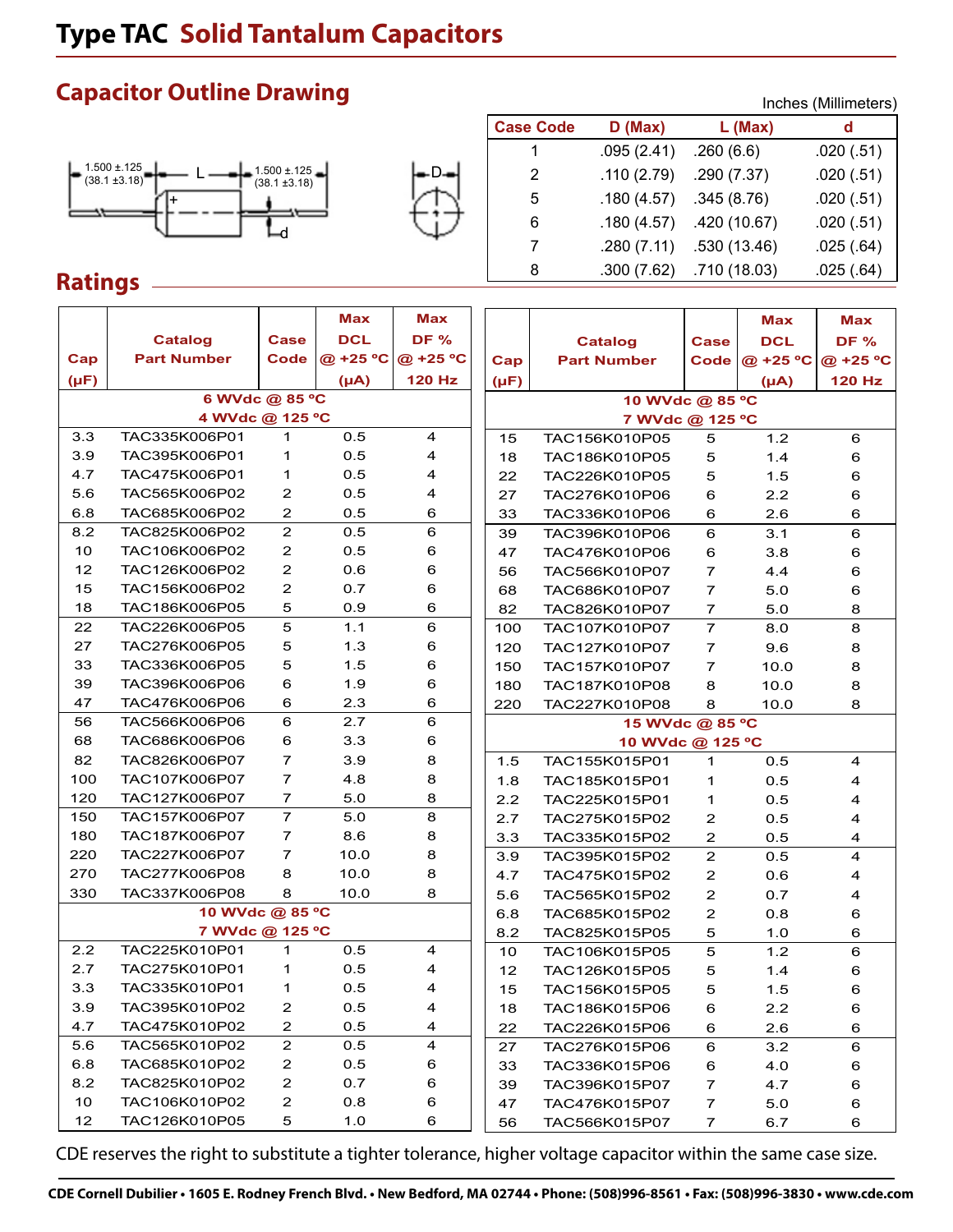## **Ratings**

|                  |                    |                  | Max        | <b>Max</b>    |  |  |  |  |  |
|------------------|--------------------|------------------|------------|---------------|--|--|--|--|--|
|                  | <b>Catalog</b>     | Case             | <b>DCL</b> | <b>DF %</b>   |  |  |  |  |  |
| Cap              | <b>Part Number</b> | <b>Code</b>      | @ +25 °C   | @ +25 °C      |  |  |  |  |  |
| $(\mu F)$        |                    |                  | $(\mu A)$  | <b>120 Hz</b> |  |  |  |  |  |
|                  |                    | 15 WVdc @ 85 °C  |            |               |  |  |  |  |  |
| 10 WVdc @ 125 °C |                    |                  |            |               |  |  |  |  |  |
| 68               | TAC686K015P07      | 7                | 8.2        | 6             |  |  |  |  |  |
| 82               | TAC826K015P07      | 7                | 9.8        | 8             |  |  |  |  |  |
| 100              | TAC107K015P07      | 7                | 10.0       | 8             |  |  |  |  |  |
| 120              | TAC127K015P08      | 8                | 10.0       | 8             |  |  |  |  |  |
| 150              | TAC157K015P08      | 8                | 10.0       | 8             |  |  |  |  |  |
|                  |                    | 20 WVdc @ 85 °C  |            |               |  |  |  |  |  |
|                  |                    | 13 WVdc @ 125 °C |            |               |  |  |  |  |  |
| 1                | TAC105K020P01      | 1                | 0.5        | 4             |  |  |  |  |  |
| 1.2              | TAC125K020P01      | 1                | 0.5        | 4             |  |  |  |  |  |
| 1.5              | TAC155K020P01      | 1                | 0.5        | 4             |  |  |  |  |  |
| 1.8              | TAC185K020P02      | 2                | 0.5        | 4             |  |  |  |  |  |
| $2.2^{\circ}$    | TAC225K020P02      | 2                | 0.5        | 4             |  |  |  |  |  |
| 2.7              | TAC275K020P02      | $\mathbf{2}$     | 0.5        | 4             |  |  |  |  |  |
| 3.3              | TAC335K020P02      | 2                | 0.5        | 4             |  |  |  |  |  |
| 3.9              | TAC395K020P02      | $\overline{2}$   | 0.6        | 4             |  |  |  |  |  |
| 4.7              | TAC475K020P02      | 2                | 0.8        | 4             |  |  |  |  |  |
| 5.6              | TAC565K020P05      | 5                | 0.9        | 4             |  |  |  |  |  |
| 6.8              | TAC685K020P05      | 5                | 1.1        | 6             |  |  |  |  |  |
| 8.2              | TAC825K020P05      | 5                | 1.3        | 6             |  |  |  |  |  |
| 10               | TAC106K020P05      | 5                | 1.6        | 6             |  |  |  |  |  |
| 12               | TAC126K020P06      | 6                | 1.9        | 6             |  |  |  |  |  |
| 15               | TAC156K020P06      | 6                | 2.4        | 6             |  |  |  |  |  |
| 18               | TAC186K020P06      | 6                | 2.9        | 6             |  |  |  |  |  |
| 22               | TAC226K020P06      | 6                | 3.5        | 6             |  |  |  |  |  |
| 27               | TAC276K020P07      | 7                | 4.3        | 6             |  |  |  |  |  |
| 33               | TAC336K020P07      | 7                | 5.0        | 6             |  |  |  |  |  |
| 39               | TAC396K020P07      | 7                | 6.2        | 6             |  |  |  |  |  |
| 47               | TAC476K020P07      | 7                | 7.5        | 6             |  |  |  |  |  |
| 56               | TAC566K020P07      | 7                | 8.9        | 6             |  |  |  |  |  |
| 68               | TAC686K020P07      | 7                | 10.0       | 6             |  |  |  |  |  |
| 82               | TAC826K020P08      | 8                | 10.0       | 8             |  |  |  |  |  |
| 100              | TAC107K020P08      | 8                | 10.0       | 8             |  |  |  |  |  |
|                  |                    | 25 WVdc @ 85 °C  |            |               |  |  |  |  |  |
|                  |                    | 17 WVdc @ 125 °C |            |               |  |  |  |  |  |
| 0.47             | TAC474K025P01      | 1                | 0.5        | 3             |  |  |  |  |  |
| 0.56             | TAC564K025P01      | 1                | 0.5        | 3             |  |  |  |  |  |
| 0.68             | TAC684K025P01      | 1                | 0.5        | 3             |  |  |  |  |  |
| 0.82             | TAC824K025P01      | 1                | 0.5        | 3             |  |  |  |  |  |
| 1.0              | TAC105K025P01      | 1                | 0.5        | 3             |  |  |  |  |  |
| 1.2              | TAC125K025P02      | 2                | 0.5        | 3             |  |  |  |  |  |
| 1.5              | TAC155K025P02      | $\overline{c}$   | 0.5        | 3             |  |  |  |  |  |
| 1.8              | TAC185K025P02      | 2                | 0.5        | 3             |  |  |  |  |  |
| 2.2              | TAC225K025P02      | 2                | 0.5        | 3             |  |  |  |  |  |
| 2.7              | TAC275K025P02      | $\overline{2}$   | 0.5        | 3             |  |  |  |  |  |

|                                     |                    |      | <b>Max</b> | <b>Max</b>    |  |  |  |  |  |  |
|-------------------------------------|--------------------|------|------------|---------------|--|--|--|--|--|--|
|                                     | <b>Catalog</b>     | Case | <b>DCL</b> | DF %          |  |  |  |  |  |  |
| Cap                                 | <b>Part Number</b> | Code | @ +25 °C   | @ +25 °C      |  |  |  |  |  |  |
| $(\mu F)$                           |                    |      | $(\mu A)$  | <b>120 Hz</b> |  |  |  |  |  |  |
|                                     |                    |      |            |               |  |  |  |  |  |  |
| 25 WVdc @ 85 °C<br>17 WVdc @ 125 °C |                    |      |            |               |  |  |  |  |  |  |
| 3.3                                 | TAC335K025P02      | 2    | 0.7        | 3             |  |  |  |  |  |  |
| 3.9                                 | TAC395K025P05      | 5    | 0.8        | 3             |  |  |  |  |  |  |
| 4.7                                 | TAC475K025P05      | 5    | 0.9        | 4             |  |  |  |  |  |  |
| 5.6                                 | TAC565K025P05      | 5    | 1.1        | 4             |  |  |  |  |  |  |
| 6.8                                 | TAC685K025P05      | 5    | 1.4        | 4             |  |  |  |  |  |  |
| 8.2                                 | TAC825K025P05      | 5    | 1.5        | 4             |  |  |  |  |  |  |
| 10                                  | TAC106K025P05      | 5    | 1.5        | 4             |  |  |  |  |  |  |
| 12                                  | TAC126K025P06      | 6    | 2.4        | 4             |  |  |  |  |  |  |
| 15                                  | TAC156K025P06      | 6    | 3.0        | 4             |  |  |  |  |  |  |
| 18                                  | TAC186K025P07      | 7    | 3.6        | 6             |  |  |  |  |  |  |
| 22                                  | TAC226K025P07      | 7    | 4.4        | 6             |  |  |  |  |  |  |
| 27                                  | TAC276K025P07      | 7    | 5.4        | 6             |  |  |  |  |  |  |
| 33                                  | TAC336K025P07      | 7    | 6.6        | 6             |  |  |  |  |  |  |
| 39                                  | TAC396K025P07      | 7    | 7.8        | 6             |  |  |  |  |  |  |
| 47                                  | TAC476K025P07      | 7    | 9.4        | 6             |  |  |  |  |  |  |
| 56                                  | TAC566K025P08      | 8    | 10         | 6             |  |  |  |  |  |  |
| 68                                  | TAC686K025P08      | 8    | 10         | 6             |  |  |  |  |  |  |
| 35 WVdc @ 85 °C                     |                    |      |            |               |  |  |  |  |  |  |
|                                     | 23 WVdc @ 125 °C   |      |            |               |  |  |  |  |  |  |
| 0.10                                | TAC104K035P01      | 1    | 0.5        | 3             |  |  |  |  |  |  |
| 0.12                                | TAC124K035P01      | 1    | 0.5        | 3             |  |  |  |  |  |  |
| 0.15                                | TAC154K035P01      | 1    | 0.5        | 3             |  |  |  |  |  |  |
| 0.18                                | TAC184K035P01      | 1    | 0.5        | 3             |  |  |  |  |  |  |
| 0.22                                | TAC224K035P01      | 1    | 0.5        | 3             |  |  |  |  |  |  |
| 0.27                                | TAC274K035P01      | 1    | 0.5        | 3             |  |  |  |  |  |  |
| 0.33                                | TAC334K035P01      | 1    | 0.5        | 3             |  |  |  |  |  |  |
| 0.39                                | TAC394K035P01      | 1    | 0.5        | 3             |  |  |  |  |  |  |
| 0.47                                | TAC474K035P01      | 1    | 0.5        | 3             |  |  |  |  |  |  |
| 0.56                                | TAC564K035P02      | 2    | 0.5        | 3             |  |  |  |  |  |  |
| 0.68                                | TAC684K035P02      | 2    | 0.5        | 3             |  |  |  |  |  |  |
| 0.82                                | TAC824K035P02      | 2    | 0.5        | 3             |  |  |  |  |  |  |
| 1.0                                 | TAC105K035P02      | 2    | 0.5        | 3             |  |  |  |  |  |  |
| 1.2                                 | TAC125K035P02      | 2    | 0.5        | 3             |  |  |  |  |  |  |
| 1.5                                 | TAC155K035P02      | 2    | 0.5        | 3             |  |  |  |  |  |  |
| 1.8                                 | TAC185K035P05      | 5    | 0.5        | 3             |  |  |  |  |  |  |
| 2.2                                 | TAC225K035P05      | 5    | 0.6        | 3             |  |  |  |  |  |  |
| 2.7                                 | TAC275K035P05      | 5    | 0.8        | 3             |  |  |  |  |  |  |
| 3.3                                 | TAC335K035P05      | 5    | 0.9        | 4             |  |  |  |  |  |  |
| 3.9                                 | TAC395K035P05      | 5    | 1.1        | 4             |  |  |  |  |  |  |
| 4.7                                 | TAC475K035P05      | 5    | 1.3        | 4             |  |  |  |  |  |  |
| 5.6                                 | TAC565K035P06      | 6    | 1.6        | 4             |  |  |  |  |  |  |
| 6.8                                 | TAC685K035P06      | 6    | 1.9        | 4             |  |  |  |  |  |  |
| 8.2                                 | TAC825K035P06      | 6    | 2.3        | 4             |  |  |  |  |  |  |
| 10                                  | TAC106K035P06      | 6    | 2.8        | 4             |  |  |  |  |  |  |

CDE reserves the right to substitute a tighter tolerance, higher voltage capacitor within the same case size.